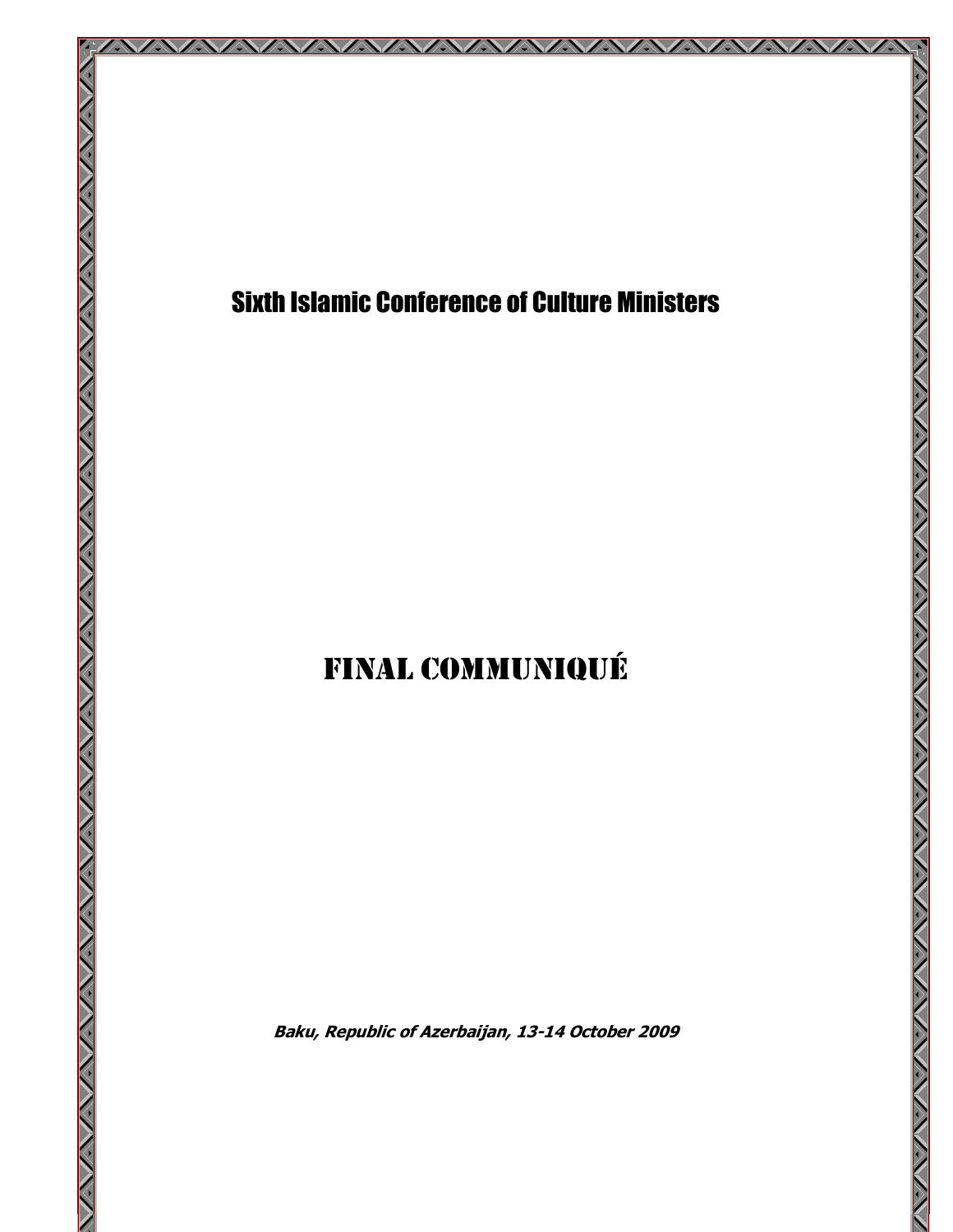

## **Final Communiqué**

## Sixth Islamic Conference of Culture Ministers (Baku, Republic of Azerbaijan: 13-14 October 2009)

- **1.** With the help of Allah, the Islamic Conference of Culture Ministers held its sixth session in Baku, under the high patronage of His Excellency Mr Ilham Aliyev, President of the Republic of Azerbaijan, from 24 through 25 Shawwal 1430 A.H. / 13 through 14 October 2009, on the theme "Cultural Tourism: Safeguarding Heritage and Promoting Cultural Communication between Peoples".
- **2.** The conference's opening session, presided over by H.E. Prof. Elchin Efendiev, the Deputy Prime Minister of Azerbaijan, was attended by H.E. Dr Abdulaziz Othman Altwaijri, the Director General of ISESCO; H.E. Mr Abulfas Garayev, the Minister of Culture and Tourism of the Republic of Azerbaijan; H.E. Dr Nouri D.A. Hameidi, the Secretary of the Management Committee of the General Institution for Culture of the Great Socialist People's Libyan Arab Jamahiriya, President of the  $5<sup>th</sup>$  Islamic Conference of Culture Ministers; and H.E. Ambassador Abdel Moez Boukhari, the OIC Assistant Secretary General for Science and Technology. Also in attendance were a host of Azeri ministers, representatives of Islamic, Arab and international organizations, heads of delegation of the Council of Europe, Member States' ambassadors to the Republic of Azerbaijan, and a panel of prominent personalities.
- **3.** In the opening address of the Conference patron H.E. Ilham Aliyev, President of the Republic of Azerbaijan, Azerbaijan's Deputy Prime Minister Prof. Elchin Efendiev first welcomed the participating delegations and wished them full success in their proceedings. Also in his address, the President pointed out that the celebration of Baku as a capital of Islamic culture for 2009 is a momentous occasion to introduce the glorious past of Azerbaijan and its rich historical and cultural heritage through a wide range of cultural programmes which helped enhance cultural relations with sister countries, thus capturing the spirit of solidarity in the Republic of Azerbaijan.

In his address to the Conference, the President of the Republic stressed that the Republic of Azerbaijan, which has become a club of intercultural dialogue, is determined to preserve the the tangible and intangible heritage, and keen to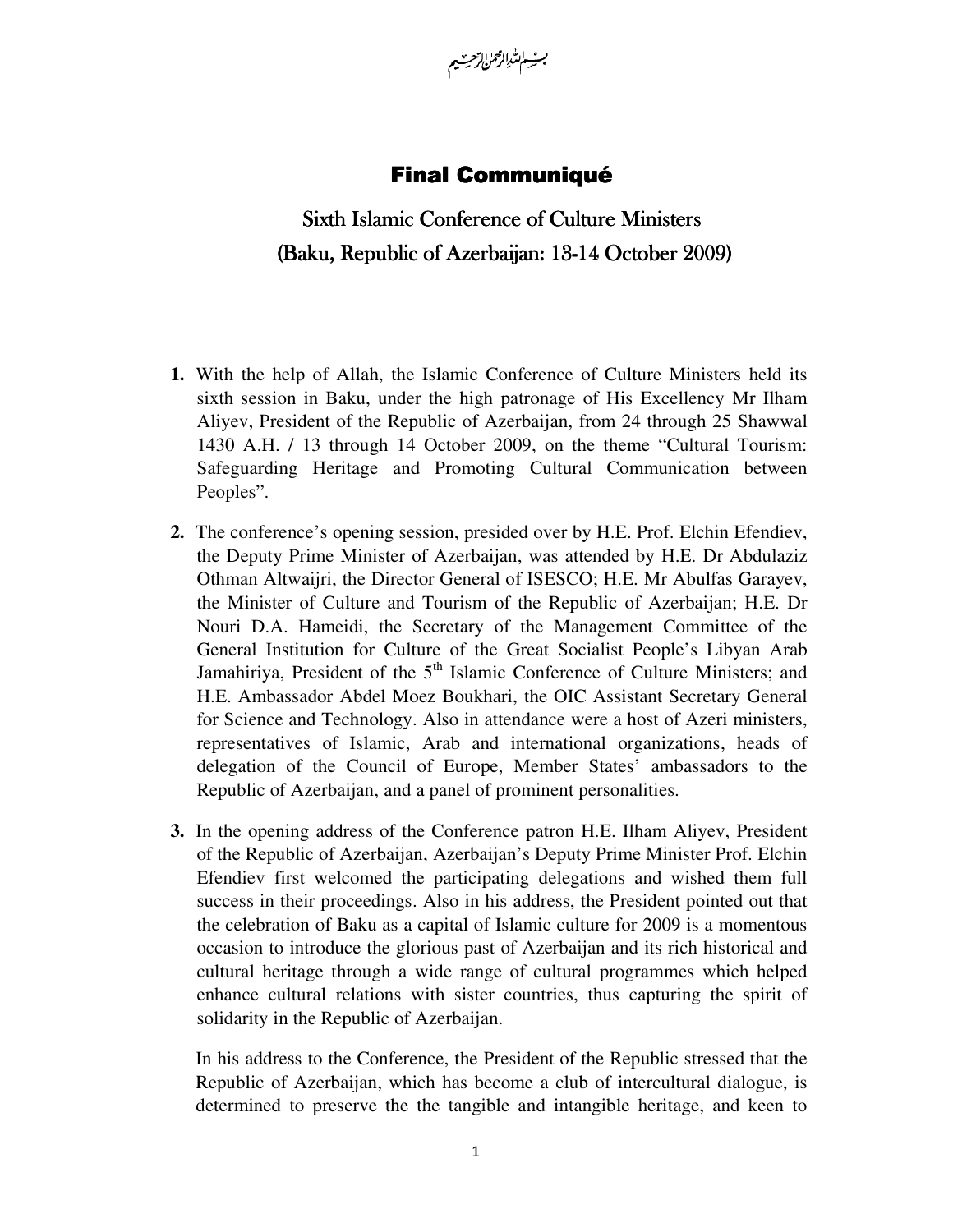safeguarding its cultural and historical landmarks, and that the ongoing agression since many years against Nagorno Karabakh has destroyed a lot of the Azeri cultural and historical landmarks, which led the Republic of Azerbaijan to submit complaints in this regard to the different international bodies.

His Excellency also reaffirmed the readiness of Azerbaijan to strengthen relations with ISESCO, through Azeri competent parties, with a view to promoting joint Islamic action and unifying the efforts of the Member States in the field of dialogue among cultures and the alliance of civilizations, thereby contributing to the redressing of the Islamic image in the world and the shaping of strong relations resting on mutual trust and respect among the various nations and peoples. In this respect, he commended ISESCO's outstanding role both in devising various activities, strategies, programmes and in implementing them in coordination and consultation with the Member States.

By way of conclusion to his address, His Excellency expressed his conviction that the  $6<sup>th</sup>$  Islamic Conference of Culture Ministers will contribute to the promotion of dialogue among cultures and rapprochement between peoples, will open new avenues for developing cultural relations between the Member States, and will achieve all its expected outcome.

**4.** For his part, ISESCO Director General H.E. Dr Abdulaziz Othman Altwaijri made an address in which he first placed on record his appreciation for the support given by His Excellency Mr Ilham Aliyev to ISESCO, and expressed wishes for further progress and prosperity to the Republic of Azerbaijan under the President's sound leadership. He also pointed out that special focus is placed on cultural projects and programmes under ISESCO's Three-year Action Plan and Budget for the years 2010-2012, thus marking a quantum leap forward in the Organization's cultural action. This, Dr Altwaijri further explained, will provide ISESCO with an integrated groundwork for action to promote culture in its broadest sense and offer a better opportunity for the Conference, in its future sessions, to fully discharge its mission.

Dr Altwaijri also pointed out that the general academic and theoretical framework for cultural management at ISESCO, which consists of a range of strategies, plans and commitments, will be completed with the adoption, by the current session, of the Draft (Strategy for the Development of Cultural Tourism in the Islamic World). This achievement, which ISESCO Director General described as a breakthrough in the area of joint Islamic action, will provide solid groundwork for ISESCO-led joint Islamic action.

He also explained that ISESCO has succeeded in expanding the scope of its activities devoted to the promotion of dialogue among cultures and the alliance of civilizations. ISESCO's efforts to this end, the Director General added,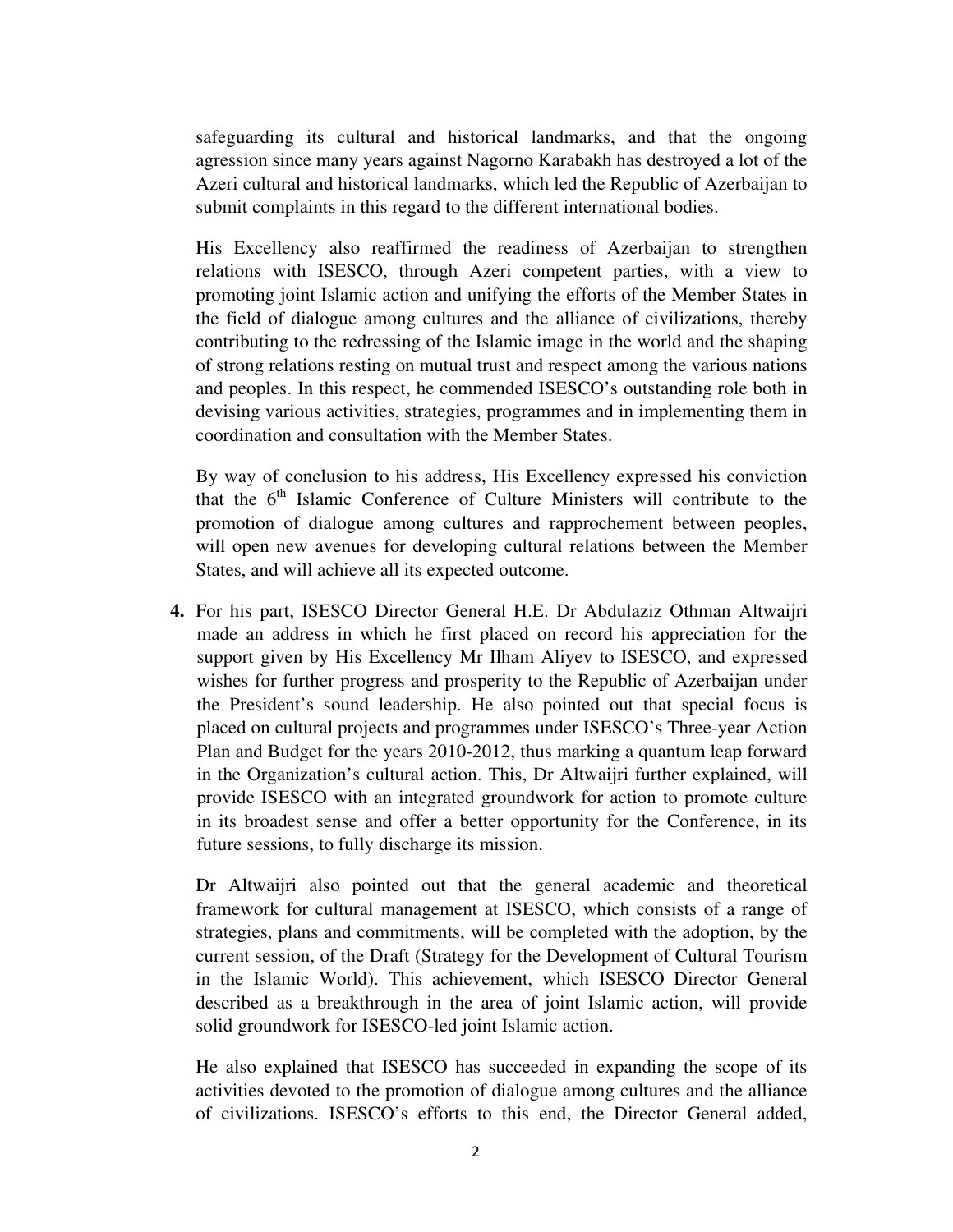consisted in further developing the programme of ISESCO Ambassadors of Dialogue among Cultures and Civilizations, and enhancing cooperation with parallel international organizations, bodies and institutions such as the United Nations Alliance of Civilizations, UNESCO, the Council of Europe and the International Organization of the Francophonie (OIF), through a number of successful conferences and symposia held in cooperation with such institutions on these issues. The Director General also underlined that this sixth session of the Islamic Conference of Culture Ministers will enhance the presence of Islamic culture on the international cultural scene, and give strong impetus to cooperation and synergy between Islamic countries in this vital field.

Besides, Dr Altwaijri expressed deep concern about the ongoing, unjust Israeli aggression on sanctities and cultural property in Al Quds, Gaza and all Palestinian territories. He therefore invited the conference members to adopt a resolution endorsing the efforts of ISESCO in this regard, as it has the legal status, cause of action and legal representation to prosecute those responsible for criminal aggressions on the Islamic sanctities and cultural property in Palestine.

He also affirmed the intent of the General Directorate to enhance and enlarge the scope of constructive cooperation and full coordination between ISESCO and the OIC General Secretariat. In this sense, he expressed appreciation for the unstinting efforts and constructive initiatives undertaken by OIC Secretary General Prof. Ekmeleddin Ihsanoglu. He also affirmed ISESCO's readiness to share in the action directed by the OIC Secretary General towards the Muslim Ummah, under the Ten-Year Action Plan and relevant Islamic resolutions.

**5.** Afterwards, His Excellency Dr Nouri D.A. Hameidi, Secretary of the Management Committee of the General Institution for Culture, President of the 5th session of the Islamic Conference of Culture Ministers, delivered an address which he began by extending thanks and gratitude to the leadership, government and people of the Republic of Azerbaijan for their hospitality and for the good organization of the conference. Then, His Excellency reviewed the good achievements made by the Great Jamahiriya during its presidency of the 5th session, building on the Tripoli Commitments on Rrenewing Cultural Policies in the Islamic World. These notably include the establishment of a regional centre for traditional arts and crafts at the of Islamic Arts and Crafts School in Tripoli; highlighting models of Islamic heritage through national museums in the Sahel and Saharan countries; organization of a fair of the Holy Quran; award of Gaddafi's Prize for Human Rights to Ahmed Baba Institute for Historical Studies and Islamic Research in Timbuktu and to libraries in the city in order to establish a centre for the preservation and restoration of manuscripts.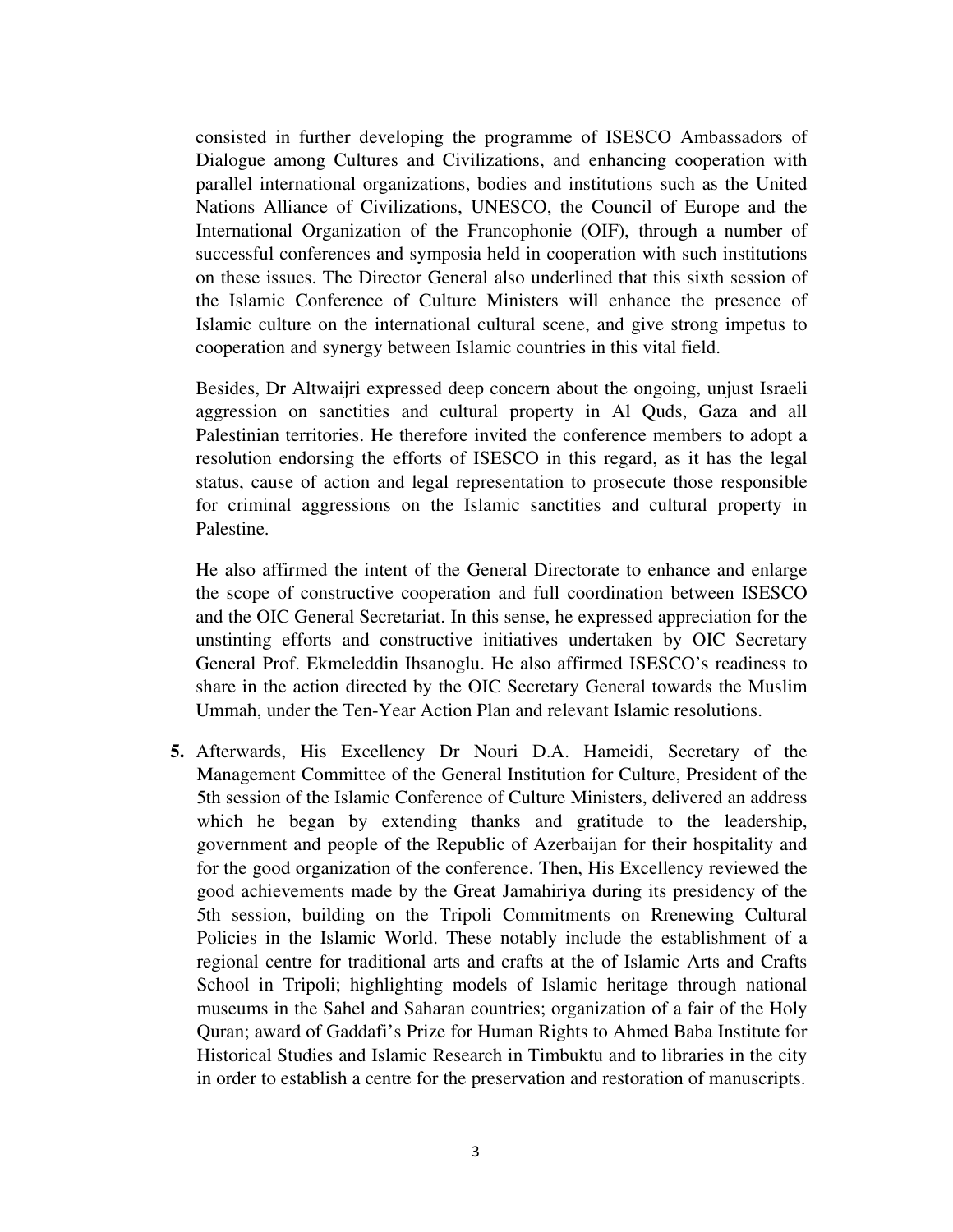Dr Hameidi called for a unified cultural Islamic discourse, especially when dealing with the West, to present the shining image of Muslims, their history and their culture, and entrench communication with and respectful treatment of other civilizations. Likewise, he called for renewing such a discourse through a clear methodology resting on self-criticism, analysis of the current situation, pursuit of rational solutions and the establishment of a cultural system that would eliminate the effects of backwardness and cultural alienation.

At the close of his address, Dr Hameidi commended ISESCO as well as the leading and constructive achievements made in the interim between the 5th and 6th sessions of the Conference. He also expressed his appreciation for the efforts led by ISESCO Director General towards developing joint Islamic action and promoting cooperation and partnership between the Member States within ISESCO's competence. Finally, he underlined the resolution concerning the commissioning of ISESCO to organize the sessions of Islamic Conference of Culture Ministers, on a regular basis, and to take all measures necessary for holding these sessions in the best conditions, in cooperation with the Member Sates and the General Secretariat of the OIC.

**6.** In his speech read out on his behalf by H.E. Ambassador Abdel Moez Boukhari, Assistant Secretary General for Science and Technology, H.E. the Secretary General of the OIC expressed his delight at the convening of the sixth Islamic Conference of Culture Ministers in Azerbaijan which, he said, has historically constituted a crossroads of cultures and civilizations, home to Islamic culture and to a number of outstanding landmarks of Islamic heritage and history, and praised the choice of convening the conference in the beautiful city of Baku being celebrated as Islamic Culture Capital for 2009.

He pointed out that this year coincides with the commemoration of the  $40<sup>th</sup>$ anniversary of the OIC, which constitutes an occasion to renew commitment to achieving the goals of the Organization, to enhance rapprochement and joint action between the Member Sates, and to adopt positive orientations likely to help the Muslim Ummah rise to the challenges it is faced with, and stressed the importance of enhancing coordination between ISESCO and the OIC General Secretariat to effectively coordinate the work of the various bodies of the OIC system, without infringing upon the mandate and role given to ISESCO within this system.

He also pointed out that the OIC has always reiterated its stance favoring the values of moderation and tolerance and refuting Islamophobia. He also underlined that the new Charter of the OIC and its Ten-year Programme of Action illustrate its commitment to promoting a balanced dialogue among different religions and civilizations, as well as its determination to foster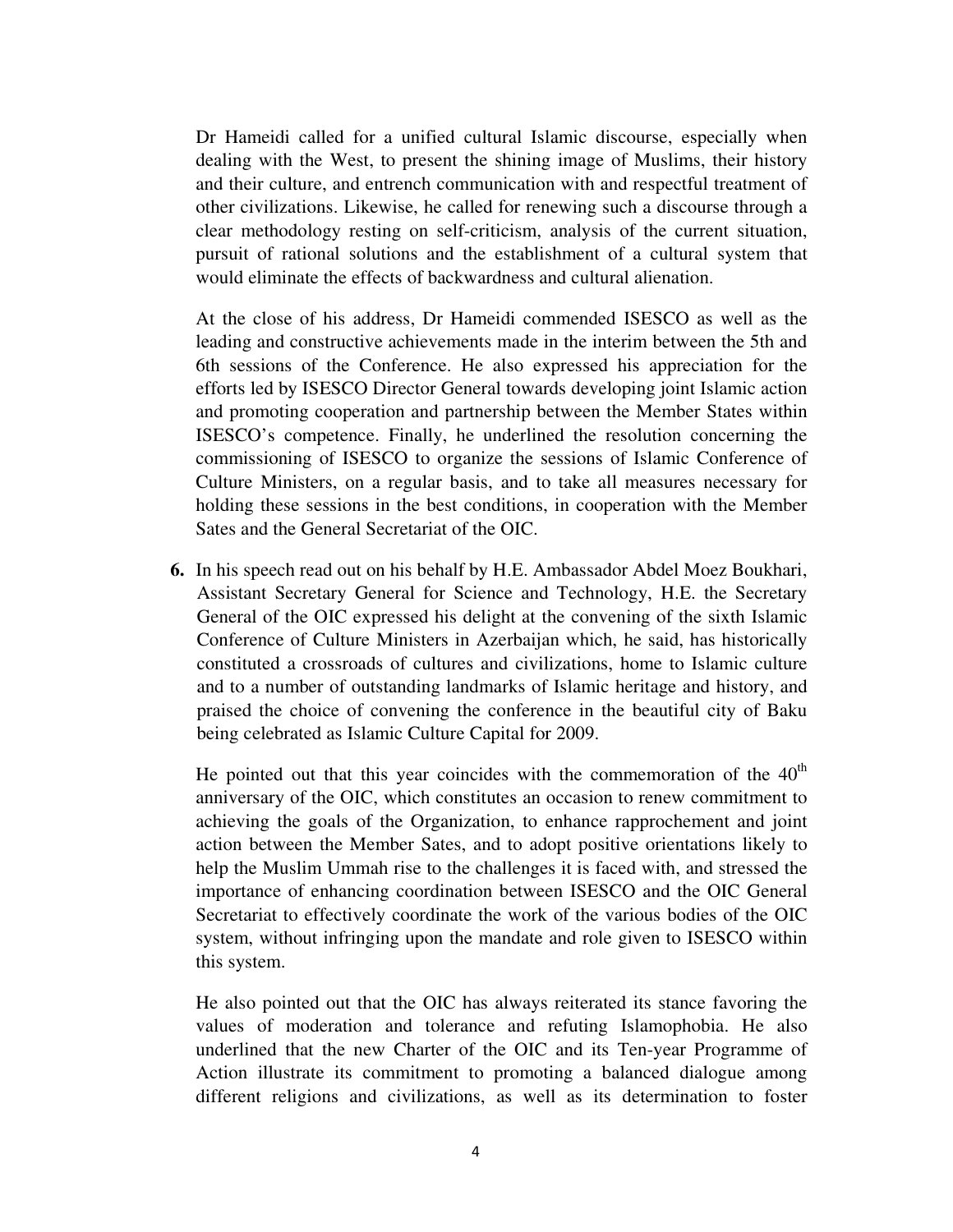cultural and religious diversity through dialogue, and to achieve rapprochement and reconciliation between the Islamic world and the West, and between Islam and Christianity.

At the close of his address to the Conference, H.E. the Secretary General expressed his full support for the efforts being made to devise a strategy for developing cultural tourism, which will contribute to presenting the true image of Islam to the world. He also voiced his support for ISESCO and praised the tremendous progress it has achieved since its inception in 1982.

- **7.** Afterwards, the Bureau of the Conference was then elected as follows:
	- − **Chair**: Republic of Azerbaijan
	- − **Vice-chairs**:
		- Sultanate of Brunei Darussalam
		- Republic of Yemen.
		- Republic of Niger
	- − **Rapporteur**: Great Socialist People's Libyan Arab Jamahiriya

Then H.E. Dr Abulfas Garayev, Minister of Culture and Tourism in the Republic of Azerbaijan delivered an address wherein he expressed his deep gratitude and appreciation to ISESCO Director General and the ministers of the Member States who selected Baku to host the sixth session of the Conference, during the previous session held in Tripoli, in the Great Libyan Jamahiriya.

He also stressed that cooperation between ISESCO and the Republic of Azerbaijan is based on strong integrated relations in which ISESCO Goodwill Ambassador, Mrs. Mehriban Aliyeva, plays an important role. In the same vein, he pointed out that the celebration of Baku as Islamic Culture Capital for 2009 has enhanced cooperation in implementing various cultural activities and events, as well as festivals and exhibitions.

His Excellency pointed out the radical reforms being conducted by the Republic of Azerbaijan in the field of culture, building on the experience of Islamic and European countries, particularly in terms of the protection of Islamic popular heritage. He also affirmed that Armenia, which occupies 20 percent of Azerbaijani territories, has destroyed a lot of Islamic landmarks, noting that this constitutes an aggression against humanity at large.

At the close of his address, His Excellency reiterated his thanks to ISESCO Director General and to the OIC Secretary General, for their worthwhile efforts and coordination roles towards achieving sustainable development in the Islamic world.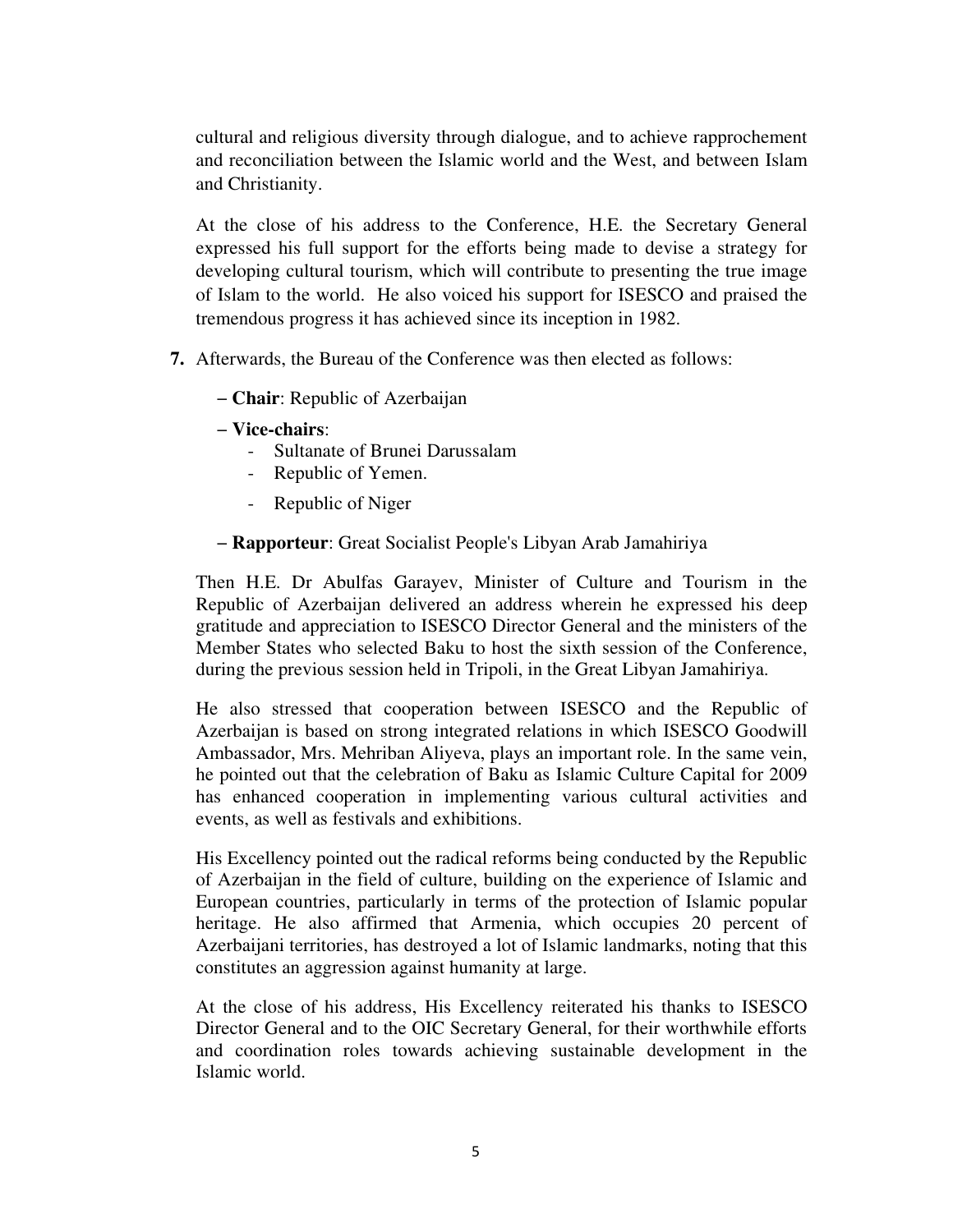**8.** Afterwards, a ministerial roundtable on "Fostering Dialogue and Cultural Diversity – Baku Process: New Challenge for Dialogue between Civilizations", was held, which was moderated by H.E Mr Abulfas Garayev, Minister of Culture and Tourism in the Republic of Azerbaijan, and H.E. Dr Abdulaziz Othman Altwaijri, Director General of ISESCO. In this roundtable, the representative of the Council of Europe expressed the European Community's desire to enhance North-South cooperation through concrete initiatives, and invited ISESCO and its Member States to further their cooperation relations with the Council, to attend the meetings and conferences it organizes and to contribute to the cultural projects favouring the materialization of the objectives specified in the Working Document of the ministerial roundtable and relevant documents. On the same occasion, the rest of speakers in this roundtable stressed the vital need to continue holding such meetings between the Islamic group and the European Community, to involve governments, peoples, states and cultures in this dialogue, to make the youth as the main target group of cooperation projects of the two blocs, and to focus the international efforts in this regard on caring for cultural heritage, cultural works and cultural property wherever they are endangered, particularly in Palestine and Al Quds Al Sharif.

At the close of this ministerial roundtable, a communiqué was issued in which the participants reiterated their support for the joint efforts aimed at spreading the culture of cooperation, fair dialogue and mutual respect.

- **9.** At the beginning of the first working session, the Conference adopted the address of H.E. President Ilham Aliyev as a keynote document of the Conference, at the request of ISESCO Director General. Subsequently, the Conference's draft agenda and the draft programme were approved.
- **10.**Afterwards the heads of the participating delegations delivered their addresses and presented the reports on their countries on their efforts towards the implementation of the Cultural Strategy for the Islamic World.
- **11.**In their addresses, the heads of delegation lauded the efforts made by ISESCO in implementing the Strategy, developing Islamic cultural action for the benefit of Muslims outside the Islamic world, promoting dialogue and cultural diversity, safeguarding sanctities and preserving the landmarks of the Islamic civilization and culture in the Member States.
- **12.**The Meeting expressed its deep appreciation for the statement of the Secretary General of the Organization of the Islamic Conference, H.E. Prof. Ekmeleddin Ihsanoglu for his commitment to project Islamic culture and also commended him for his initiatives in promoting dialogue among civilizations and for engaging the West for this purpose.
- **13.**The Meeting highly commended the OIC Secretary General and the General Secretariat for taking strong and appropriate measures in combating Islamophobia as well as for sensitizing the international community on the issue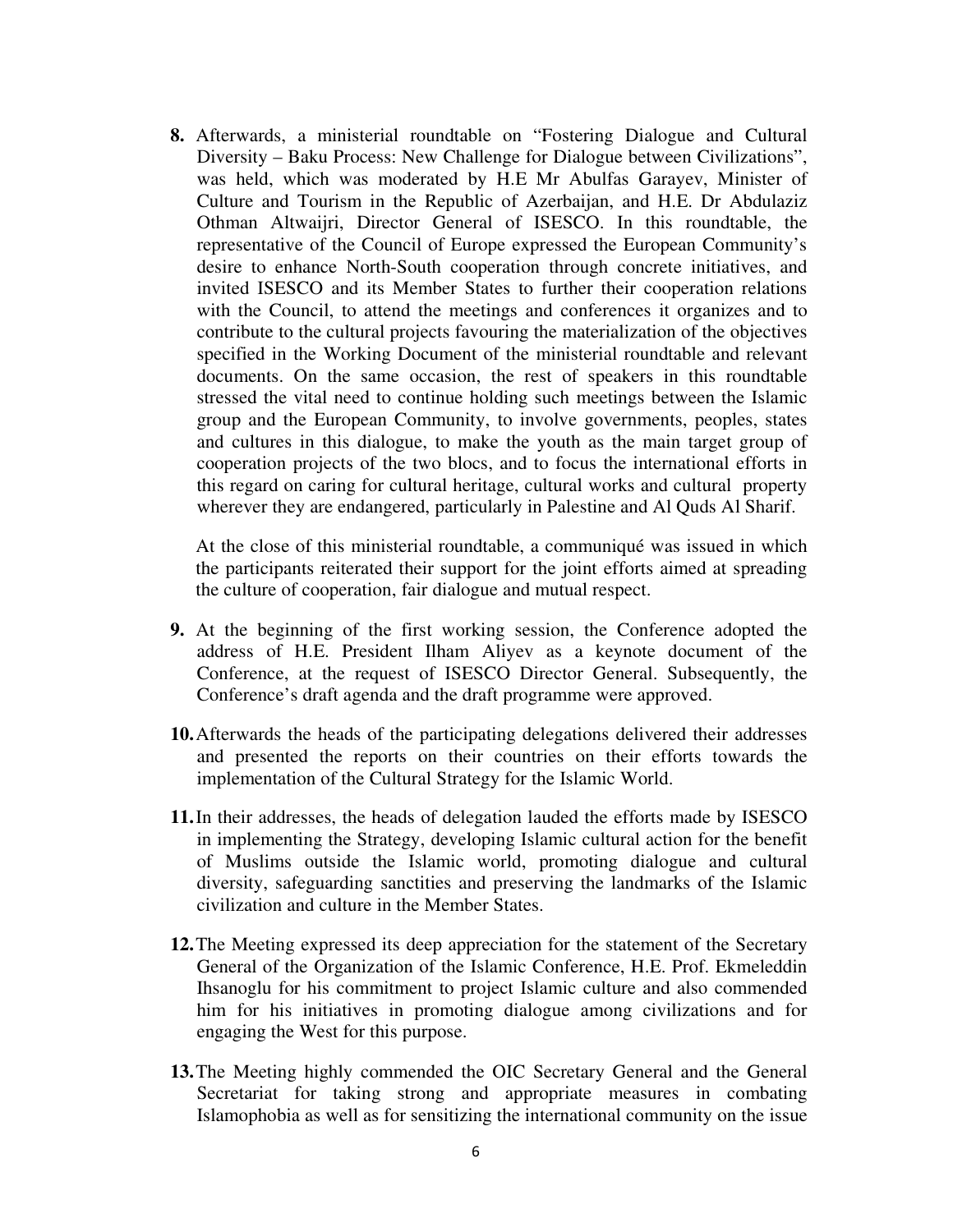of incitement to hatred and stereotyping of Muslim and their negative profiling. It appreciated the recommendable work done by the Islamophobia Observatory at the OIC General Secretariat in monitoring Islamophobic incidents, taking necessary counter measures and bringing out the Annual Reports.

- **14.**The Conference also lauded the General Secretariat and its specialized subsidiary and affiliated organs for the activities and programmes they conducted as part of the celebration of the  $40<sup>th</sup>$  anniversary of the OIC.
- **15.**The conference, having taken cognizance of these reports, called on the Member States to continue activating the Strategy and implementing its provisions with due consideration of the needs and general policies of each county. It also called on the competent authorities in the Member States to submit to the General Directorate of ISESCO periodic progress reports regarding their efforts in the implementation of the Cultural Strategy for the Islamic World, so as to exploit them in the follow-up of the cultural action in these the Member States. It also thanked the Member States as well as regional and international organizations for their efforts in this area.
- **16.**The Director General of ISESCO presented his report on the implementation of the Cultural Strategy for the Islamic World. In this respect, he underlined that ISESCO has sought to implement the Strategy through four levels of action. In the first level dealing with procedural matters, ISESCO distributed the final communiqué, resolutions and recommendations of the fifth Islamic Conference of Culture Ministers over the competent parties in the Member States, in order to translate into action the provisions contained therein in association with civil society organizations and bodies. In a bid to broaden the scope of international cultural cooperation, ISESCO took part in the Conference of Ministers Responsible for Culture of the Council of Europe (Baku, 2008), which involved 15 countries of the Islamic World. As well as partnering in several cultural activities and joint programmes, ISESCO extended invitations to a number of European culture ministers to participate in the current session of the Islamic Conference of Culture Ministers, in order to promote North-South cooperation.

The Director General pointed out that, at the second level, more than 320 cultural and communication activities have been conducted by ISESCO under its Action Plan for the years 2007-2009. At the third level, he went on, the General Directorate of ISESCO reinforced the parent strategy with two key documents: the "Draft Strategy for the Development of Cultural Tourism in the Islamic World", and the "Project on Cultural Communication Routes among Peoples: the Hajj Routes as a Case in Point". Concerning the fourth level, the Director General pointed out that ISESCO held the eighth meeting of the Consultative Council for the Implementation of the Islamic Cultural Strategy in the Islamic World, at ISESCO headquarters in November 2008. During its ninth meeting held only three days before the convening of the present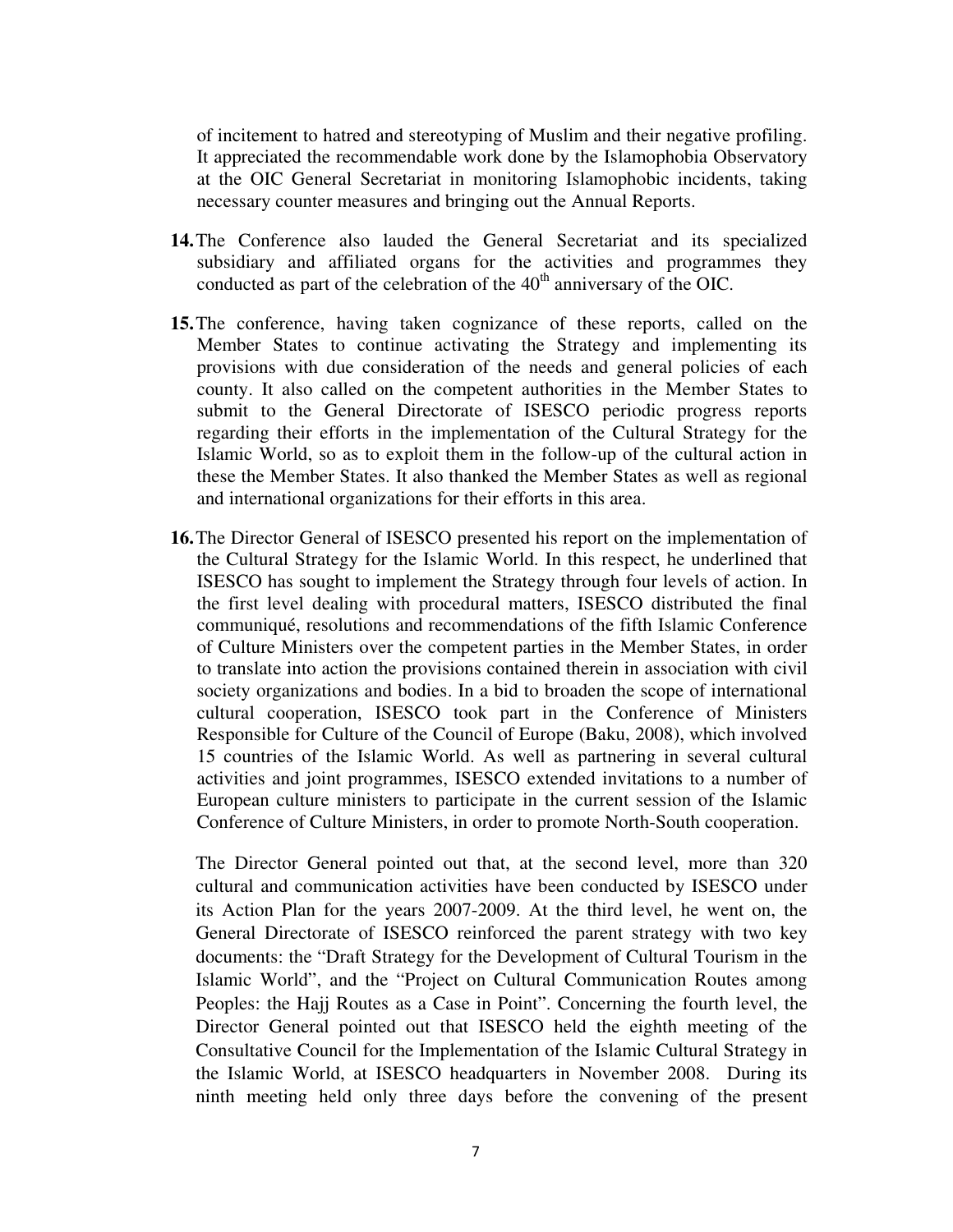conference in Baku, as part of its celebration as Capital of Islamic Culture for 2009, the Consultative Council adopted the final draft **Strategy for the Development of Cultural Tourism in the Islamic World** and the **Draft Action Plan to Revive and Activate the Routes of Cultural Communication among the Peoples of the Islamic World (Hajj Routes as a case in point)**, with a recommendation to submit them to the current Conference for adoption.

**17.The conference adopted the Report of the Director General on the Implementation of the Cultural Strategy for the Islamic World,** taking into consideration the observations made by the participating members. Also significant, the conference **re-commissioned ISESCO to pursue the implementation of the Cultural Strategy for the Islamic World and to follow up the implementation of its mechanisms** in consultation with the Consultative Council; in coordination with the OIC General Secretariat and its specialized subsidiary organs; and in cooperation with the Member States and the relevant regional and international organizations. **The conference also endorsed the recommendations of the Consultative Council in its meetings held between the fifth and sixth sessions of the Conference**. It also thanked the Council for its efforts to concretize this Strategy, and invited it to pursue these efforts in coordination with ISESCO General Directorate.

As well as calling on the Member States to allocate fixed financial resources to fund the cultural projects pertaining to the Cultural Strategy for the Islamic World, in order to provide creative mechanisms to support cultural action and its related projects and programmes in general, the Conference invited the Member States to devote more attention to the integration of cultural policies in the developmental process and activate the role of the cultural sector in the national plans for sustainable development. Moreover, the conference commended the efforts of ISESCO to promote the Muslim world's cultural development, coordinate joint Islamic cultural action, devise leading cultural programmes and projects, and assist the Member States in promoting the cultural sector. The conference also thanked ISESCO for its keenness on holding the sessions of the Consultative Council for the Implementation of the Cultural Strategy for the Islamic World on a regular basis, and expanding its ambit to cover issues of cultural development in the Islamic world and the study of the strategic documents submitted to it, and invited the Director General to submit a report on the subject to the  $7<sup>th</sup>$  session of the Islamic Conference of Culture Ministers.

**18.The conference adopted ISESCO Director General's report on the Organization's activities in the fields of culture and communication between the fifth and sixth sessions**, taking into account the observations of the conference members. As well as commending the cultural and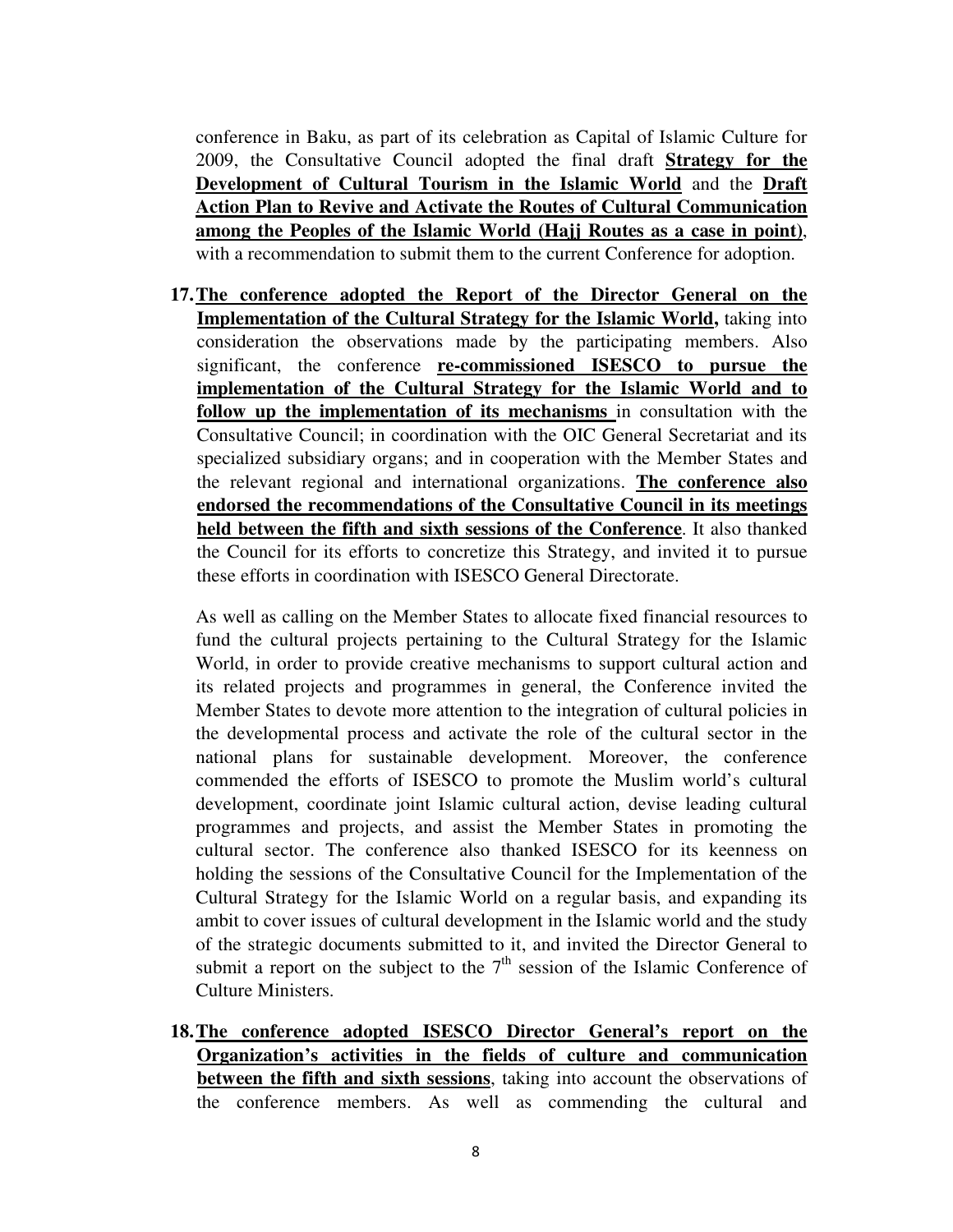communication programmes and activities contained in this report, the conference invited ISESCO to pursue the preparation and implementation of cultural and communication programmes and projects in accordance with the contents of the Cultural Strategy for the Islamic World, while taking account of the priorities and needs of the Member States and Muslim communities outside the Islamic world. The conference also invited ISESCO Director General to pursue holding conferences, symposia and workshops in the different fields of culture and communication, especially as regards addressing issues of cultural heritage preservation and culture for all, encouraging artistic and literary creation, promoting dialogue and cultural diversity, concretizing cultural takaful, bringing Islamic schools of thought closer together, and exploring ways to posses and use information and communication technology. The Conference also thanked the Director General for devoting programmes and activities to the benefit of cultural institutions in Palestine, Al Quds Al Sharif in particular, as well as in Iraq and Afghanistan, and invited him to dedicate more programmes and activities to those institutions. The Director General was also called to submit to the  $7<sup>th</sup>$  Islamic Conference of Culture Ministers in its seventh session a report on the activities undertaken by ISESCO in the areas of culture and communication.

**19.The conference adopted the Report of ISESCO Director General on the Organization's efforts in the field of dialogue and cultural diversity as well as in refuting media smear campaigns targeting Islam and Muslims**, taking into account its members' observations. It also stressed the importance of highlighting the Muslim world's stances and efforts to promote intercultural and interfaith dialogue and the alliance of civilizations, based on the perennial tenets of Islam which advocate peace, tolerance and mutual respect for the cultural and civilizational specificities of nations and peoples and reject all forms of extremism and violence. It also commended ISESCO's efforts and contributions in the field of dialogue among cultures, civilizations and religions, redressing the image of Islam and Muslims in the West and addressing the phenomenon of Islamophobia, invited ISESCO to pursue these efforts inside and outside the Islamic world, in cooperation with its partners among regional and international organizations. It also reiterated its appeal to the Member States to seek inspiration in the **Islamic Declaration on Cultural Diversity** and its objectives when devising their national cultural policies.

The Conference also called on the member states and specialised organizations to take innovative initiatives and adopt effective mechanisms for countering the fierce campaign targeting Islamic sanctities and cultural symbols of Muslims, and emphasized the importance of coordination between the media and communication institutions in the Member States to this end.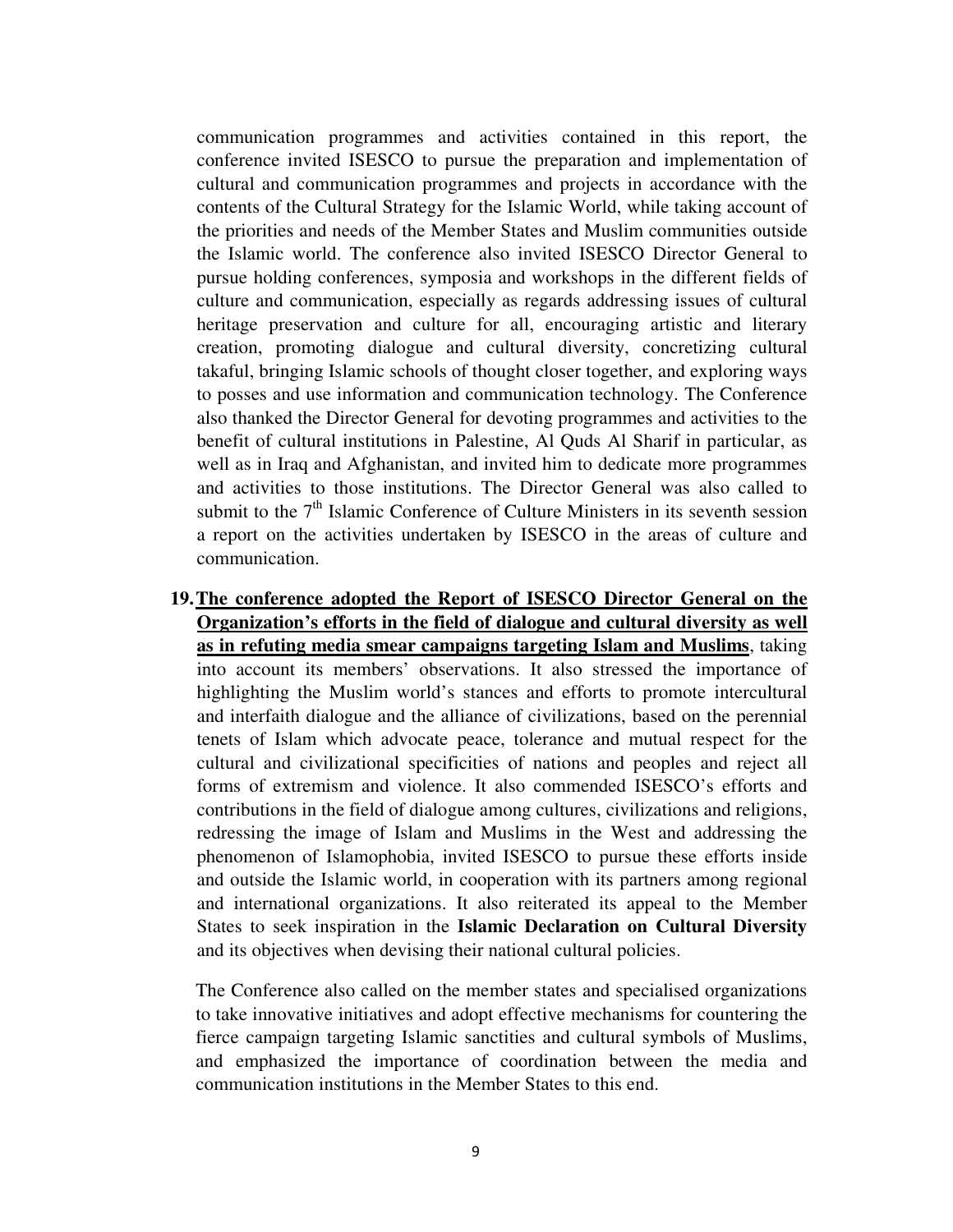He also invited ISESCO Director General and to put this item on the agenda of the  $7<sup>th</sup>$  session of the Islamic Conference of Culture Ministers.

**20.The conference adopted the Report of ISESCO Director General on the Organization's efforts in the follow-up of the implementation of the Islamic Culture Capitals' Programme**, taking into account the observations of the Conference members. It also thanked ISESCO Director General for dedicating and implementing a number of national, regional and international activities in the Islamic and Arab culture capitals as part of the relevant celebration programmes, and invited him to pursue this support. It equally commended the efforts the Member States hosting capitals of Islamic culture over the period of 2007 through 2009 have put in preparing and implementing the celebration programmes and properly coordinating with the General Directorate in this connection.

**The Conference selected Najaf and Sharjah as Islamic Culture capitals in the Arab region, for 2012 and 2014 respectively, and adopted the list of Islamic Culture Capitals for the period from 2015 to 2024, as specified in the table adopted**. In addition, the conference invited ISESCO Director General to enlarge the scope of the Islamic Culture Capitals' Programme so as to include Islamic historical capitals and cities from outside the Member States of the OIC, and invited the states to be hosting capitals of Islamic culture in the forthcoming years to take stock of and benefit from the experience of the states having hosted capitals of Islamic culture, and to seek coordination and consultation with the General Directorate of ISESCO in this connection. In this regard, the conference called on ISESCO Director General to submit a report on the subject to the  $7<sup>th</sup>$  session of the Islamic Conference of Culture Ministers.

**21.The Conference also adopted the Report of ISESCO Director General on the Organization's efforts in the field of the implementation of the Strategy for Islamic Cultural Action outside the Islamic World,** taking into account the observations of its members**. It reaffirmed the Resolution of the 9th Islamic Summit Conference on entrusting ISESCO with implementing the Strategy for Islamic Cultural Action outside the Islamic World, and coordinating the action of Islamic cultural centres outside the Islamic World.** 

**It endorsed the resolutions and recommendations contained in the final reports of the sessions of the Supreme Council for Education, Culture and Science for Muslims outside the Islamic World and the meetings of Islamic centres and associations in Europe, Asia and Latin America between the fifth and sixth sessions of the Islamic Conference of Culture Ministers,** and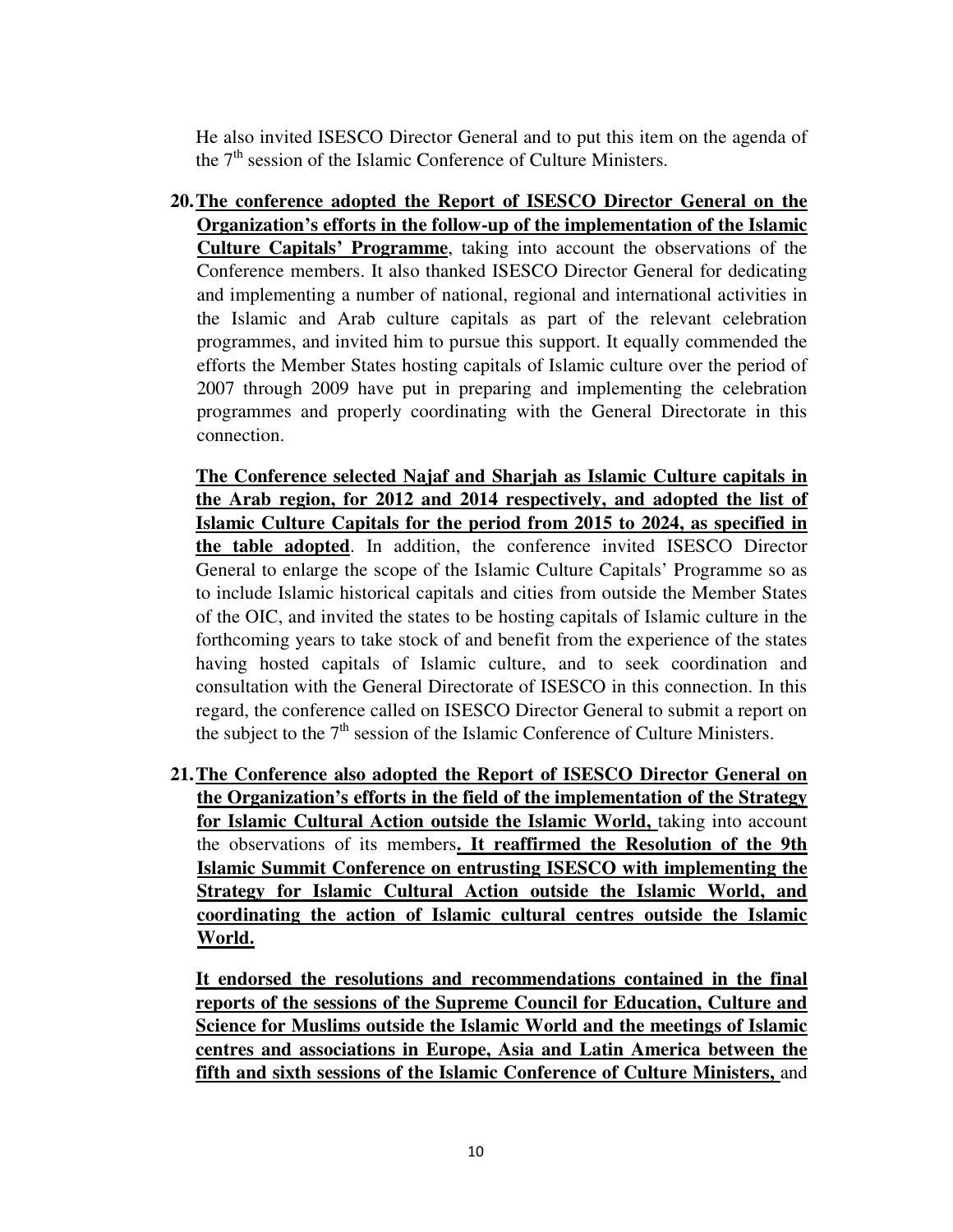invited ISESCO to follow up the implementation of these resolutions and recommendations in coordination with the relevant parties.

The Conference lauded the quality of the educational, cultural and information activities carried out by ISESCO for the benefit of Muslims outside the Islamic World, namely in terms of redressing the image of Islam and Muslims, addressing the phenomenon of Islamophobia, activating dialogue among cultures, civilizations and religions and preparing programmes of the Arabic language and Islamic education specific to Muslims outside the Islamic world, and invited it to pursue its efforts and further contact with Islamic cultural centres and associations in Europe, Asia and Latin America, through the **Supreme Council for Education, Culture and Science for Muslims outside the Islamic World,** with a view to enforcing the **Implementation Plan of the Strategy for Islamic Cultural Action outside the Islamic World and the Strategy for Benefiting from Muslim Competencies outside the Islamic World.**

Similarly, the Conference praised ISESCO programme on the training of Imams working within Muslim communities outside the Islamic world on spreading the values of dialogue, middle stance and moderation, and invited it to pursue holding training sessions and intellectual symposia in this field. In the same vein, the Conference invited Member States as well as regional and international organizations interested in and concerned with Islamic cultural action outside the Islamic world to cooperate with ISESCO to implement the largest number possible of programmes and projects for Muslims outside the Islamic world. It also commended the methodology of ISESCO's General Directorate to strengthen cooperation relations, coordinate with governmental authorities in European, Asian and Latin American countries and involve them in the implementation of its activities geared to Muslim communities in these countries.

It also invited ISESCO Director General to submit a report on the subject to the 7<sup>th</sup> session of the Islamic Conference of Culture Ministers.

**22. The Conference adopted the Report of ISESCO Director General on on the Organization's Efforts in Protecting Endangered Cultural and Civilizational Heritage in the Islamic World**. It also commended the procedural steps taken by the General Directorate towards the establishment of the Islamic Heritage Committee under the supervision of ISESCO to address the issues of tangible and intangible Islamic cultural heritage and natural heritage, and coordinate Member States' efforts and stances in relevant international and regional meetings, and re-entrusted ISESCO Director General to carry on taking the necessary procedures and steps to enable this committee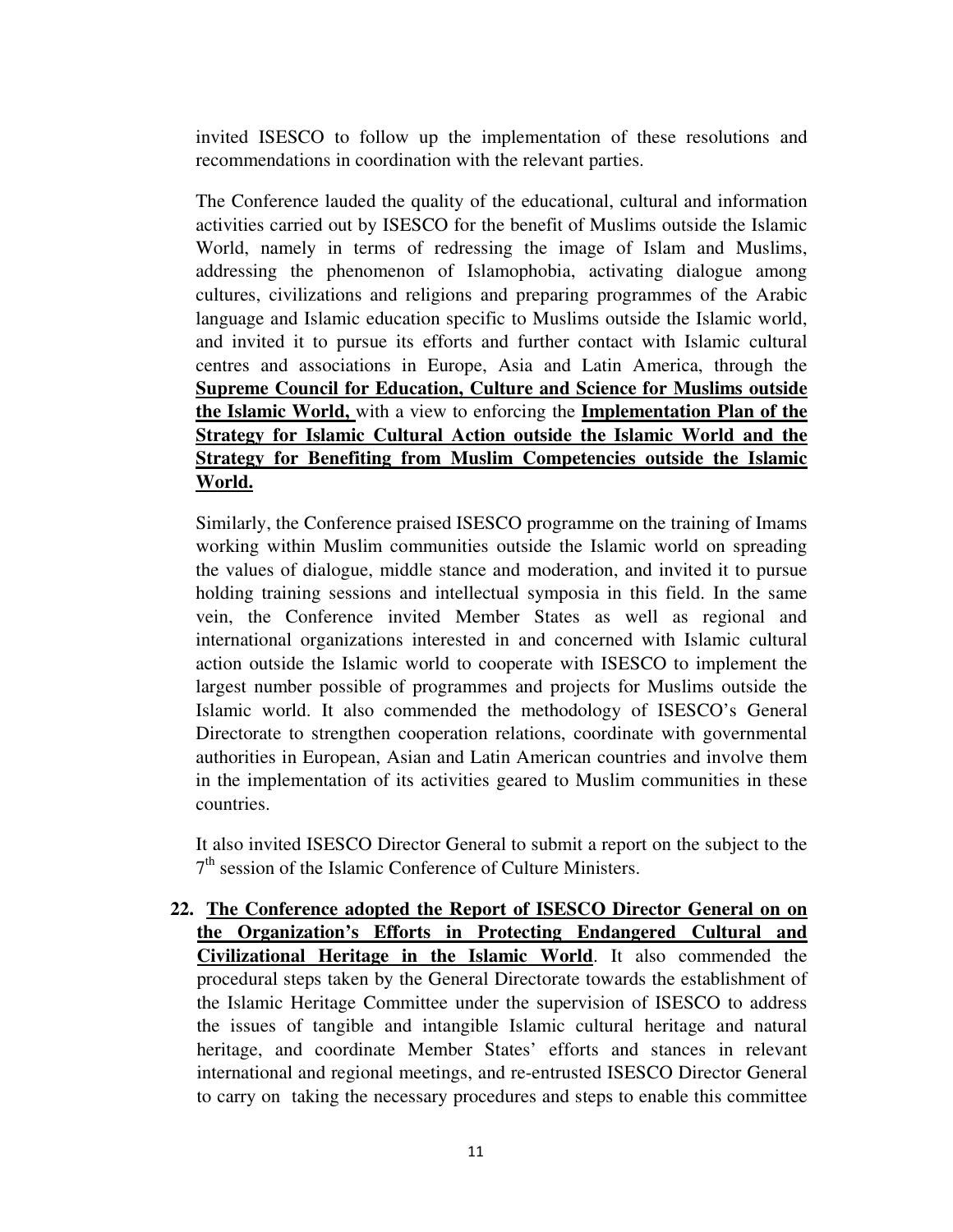to assume its mission in the best conditions. By the same token, the Conference appointed the members of the Islamic Heritage Committee from the following Member States:

- The Arab Republic of Egypt and the Tunisian Republic (Arab region);
- Malaysia and the Islamic Republic of Iran (Asian region);
- The Republic of Senegal and the Republic of Niger (African region);

Moreover, it invited the Member States to appoint their representatives in the aforesaid committee.

The Conference condemned the Israeli practices in Al Quds Al Sharif, and urged the Israeli occupation authorities to immediately stop the archaeological excavations being carried out beneath or around Al Aqsa Mosque, the construction of synagogues and Jewish museums nearby Al Aqsa Mosque, and the erection of the racist separation wall as all these projects constitute a blatant violation of the international law. In addition, the Conference strongly condemned the barbaric acts committed by the Armenian aggressors in the Republic of Azerbaijan with the aim of total annihilation of the Islamic heritage in the occupied Azerbaijani territories and vigorously demanded the strict and unconditional implementation by the Republic of Armenia of UN Security Council Resolutions No. 822, 853, 874 and 884. Furthermore, the Conference commended the constant efforts as well as the international and regional contacts being undertaken by ISESCO Director General to urge the international community to press Israel into abiding by the decisions of international legality pertaining to the necessity to preserve the religious landmarks as well as civilizational and cultural heritage in Al Quds Al Sharif, in accordance with the relevant international resolutions. In this respect, the Conference urged UNESCO, the World Heritage Committee, the International Coordination Committee for the Safeguarding of the Cultural Heritage of Iraq, IRCICA, as well as the international and regional organizations operating in this field to adopt immediate measures to preserve the universal heritage in Palestine, Iraq and Afghanistan.

It also invited ISESCO Director General to submit a report on the subject to the forthcoming session of the Conference.

**23. The Conference adopted a resolution on the protection of cultural and property in Al Quds Al Sharif and Palestine**, and expressed its support for ISESCO's efforts to document the war crimes and crimes against humanity which were and are still being perpetrated by the Israeli occupation authorities in Al Quds Al Sharif, Gaza and all Palestinian territories, with the view to prepare legal files to bring those Israeli war criminals, military and civilians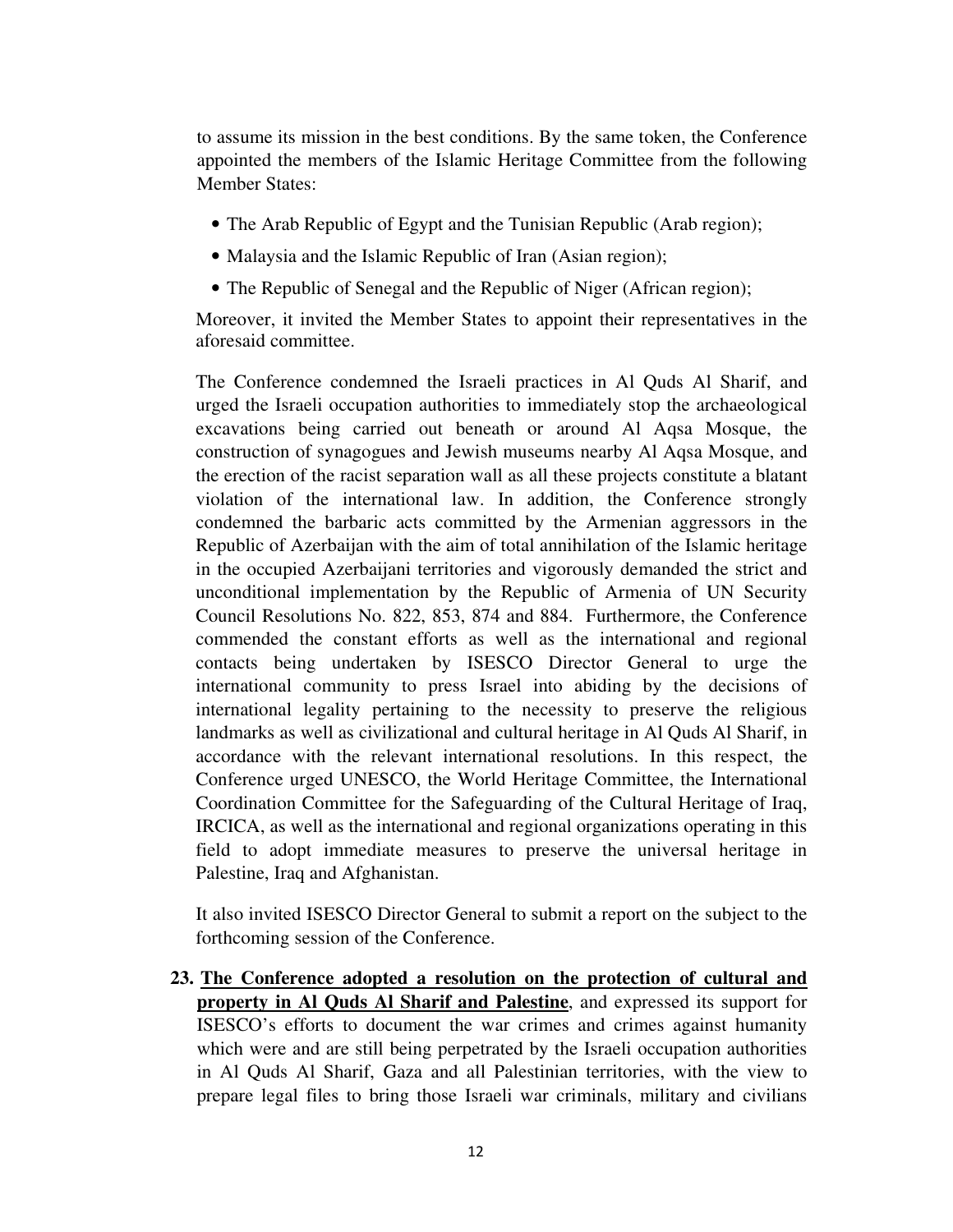alike, before international justice. The Conference also invited the different parties active in the educational, scientific and cultural fields, along with political actors in Palestine, in general, to join efforts, coordinate stances, and reconcile views in order to counter the threats and challenges posed to Al Quds Al Sharif and the Palestinian just causes.

**24. The Conference adopted the Report of ISESCO Director General on the Follow-up of the Implementation of the Strategy of Cultural Takaful to Serve Muslim Developmental and Civilizational Causes**, taking into consideration the observations of its members. It invited ISESCO to take further interest in the implementation mechanisms of the Strategy of Cultural Takaful, through regular programming of activities and projects inspired by this Strategy and its orientations. It also called upon the Member States to draw on the guidelines of the Strategy of Cultural Takaful, seek to integrate the principles of cultural Takaful into the plans of governmental sectors and civil society institutions concerned with cultural affairs, and activate the role of cultural Takaful to serve the developmental and civilizational causes of the Member States. Similarly, it invited charitable associations and civil society organizations operating in the field of Takaful to gear their activities towards activating cultural Takaful to serve the developmental and civilizational causes of the Member States.

It also invited ISESCO Director General to submit a report on the implementation of this Strategy to the 7th session of the Islamic Conference of Culture Ministers.

**25. The Conference adopted the Report of ISESCO Director General on the Follow-up of the Implementation of the Strategy for the Development of Information and Communication Technologies in the Islamic World**, taking into consideration the observations of its members. It lauded the volume and quality of activities and programmes implemented between the two sessions of the Conference by the General Directorate in the areas of communication and information as part of the Strategy for the Development of Information and Communication Technologies in the Islamic World. Likewise, it invited ISESCO to direct further interest towards the training of executives specialized in communication and information, providing technical advice and expertise to Member States to enable them to strengthen relevant infrastructure, and giving due care to the ethical and cultural aspects of ICTs and their application in educational and scientific areas, particularly in literacy, agriculture, water resources management and mitigation of natural disasters.

In addition, it called upon the competent parties in the Member States to draw on the contents and orientations of this Strategy in devising relevant national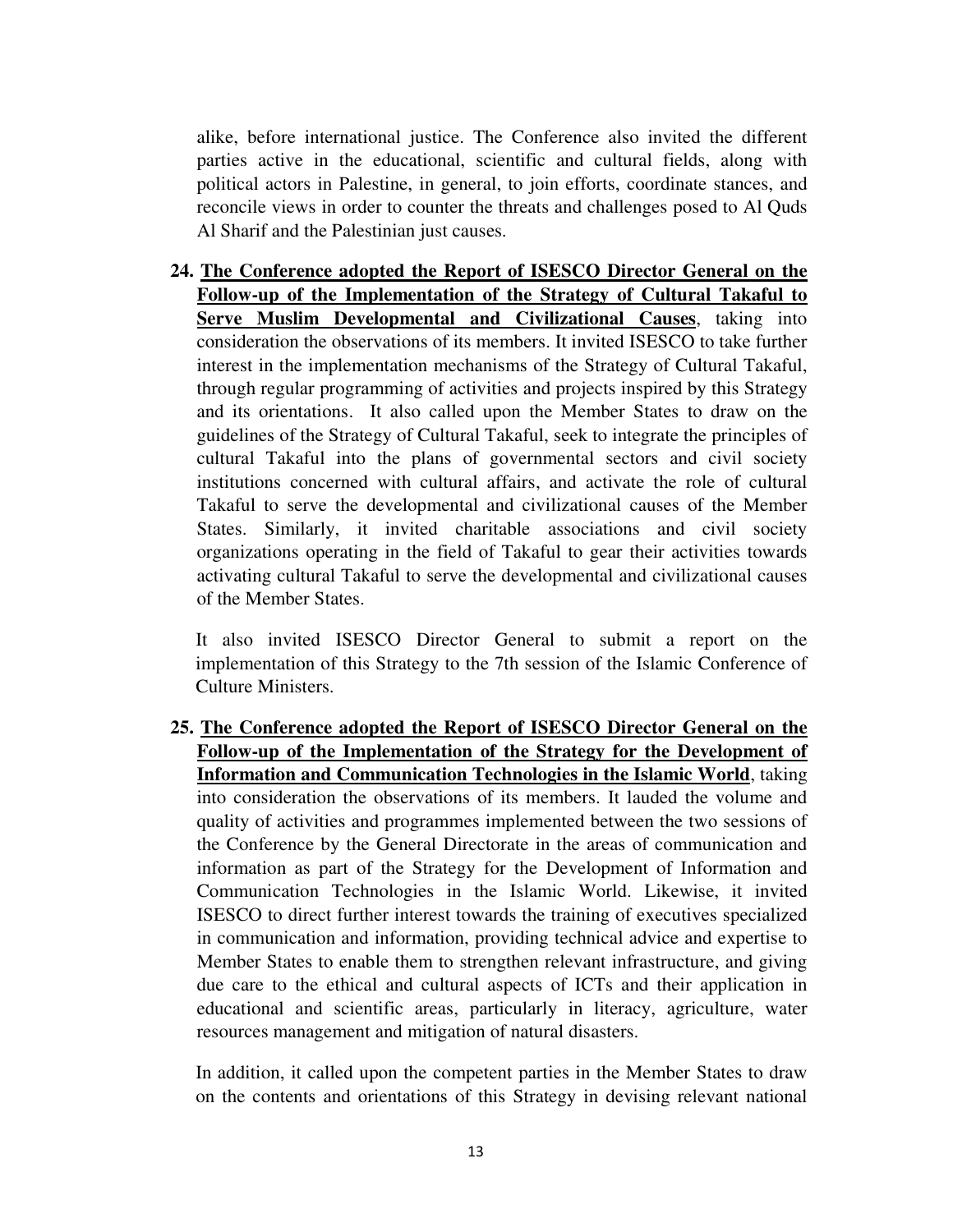strategies. It also urged the Member States to carry on their efforts towards developing and updating the legislation and regulations relating to the sector of ICTs in the Islamic world.

Similarly, the Conference commended ISESCO's participation in international and regional conferences dealing with ICTs to enhance the presence of Islamic world therein and contribute to the formulation and implementation of their resolutions, and invited ISESCO Director General to submit a report on the subject to the 7th session of the Islamic Conference of Culture Ministers.

**26. The Conference adopted the Report of the Director General of IRCICA on the Activities conducted by the Center in its fields of competenc**e, took note of the various activities of the Center aimed to redress the image of Islamic civilization and Islamic culture and to publicize the landmarks of the Islamic civilization and its arts, through awareness raising and adopting a policy favoring a better understanding among cultures of the world, and through organizing international symposia, artistic exhibitions, establishing databases, electronic networks and publishing studies and research pertaining to the Center's fields of competence. It also expressed its appreciation of the Center's production of a number of reference books in the fields of culture, history, arts, and crafts of the Muslim world, under its various programmes and research activities, and organization of conferences, awards and diverse exhibitions.

Moreover, the Conference commended the progress made in the ongoing work aimed at establishing the Prince Sultan bin Salman Islamic Architectural Heritage Database, sponsored by HRH Prince Sultan bin Salman, Secretary General of the Supreme Council for Tourism and Antiquities, Kingdom of Saudi Arabia, and invited the Member States which have not done so yet, to provide IRCICA with the required data and information on their Islamic sites and monuments and to designate their respective focal points to collaborate permanently with the Database unit at IRCICA in this respect. In the same vein, it noted with gratitude the generous donation of H.H. Sheikh Mohammed Bin Rashid Al Maktoum, Vice President and Prime Minister of the United Arab Emirates and Emir of Dubai towards establishing a digital library on Islamic civilzation at IRCICA, and commended the progress of activities at the Center in this regard.

It also expressed its thanks to the Member States for the moral and material support they are extending to IRCICA, thus enabling it to fulfill its mission, and for their regular payment of their contributions to the Center's budget and invited the other States to do so and settle their arrears to IRCICA's budget.

The Conference then invited the Director General of IRCICA to submit a report on the subject to the forthcoming session of the Conference.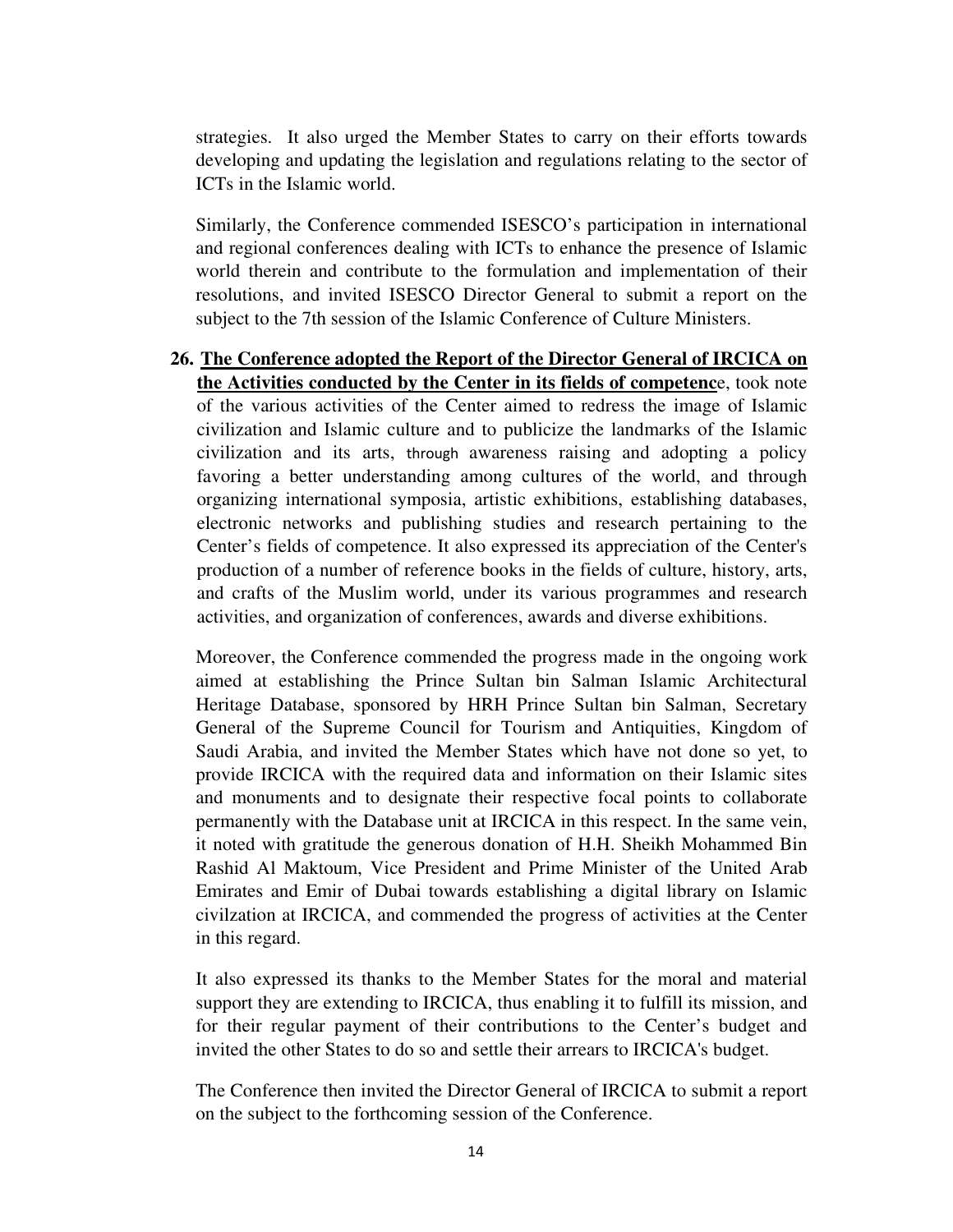**27. The Conference adopted Draft Strategy for the Promotion of Cultural Tourism in the Islamic World,** taking into consideration the observations of the Conference members. It called on Member States as well as concerned regional and international organizations to cooperate with ISESCO in implementing the contents and orientations of this Strategy, stressing the significant role of cultural tourism in stimulating cultural action in particular, and the development process in general, and inviting the Member States to give due care and attention to this vital sector.

The Conference highlighted the Member States' considerable tourism potential, including intangible and tangible heritage, including the unique archaeological sites and old architectural buildings etc., and called on Member States to harness this potential in such a way as to promote cultural action and benefit society and the Muslim Ummah in general.

In the same vein, the Conference called on ISESCO Director to submit this Strategy to the Islamic Conference of Tourism Ministers to include it as a reference document of the Conference, urged the competent and concerned parties in Member States to draw on its contents in the relevant areas, invited ISESCO to prepare additional practical models as part of the Strategy for the Promotion of Cultural Tourism in the Islamic World, and to submit them to the forthcoming sessions of the Consultative Council and the Conference, and invited ISESCO Director General to submit a report on this subject to the 7th session of the Islamic Conference of Culture Ministers.

**28. The Conference adopted the Draft Action Plan to Revive and Activate the Routes of Cultural Communication among the Peoples of the Islamic World (Hajj Routes as a case in point)**, taking into consideration the observations of the Conference members, invited the Member States, relevant ministries and regional organizations to cooperate with ISESCO in reviving and activating the routes of cultural communication among the peoples of the Islamic world through development of specialized programmes and projects in line with the objectives of the Plan and the priorities and needs of States and specialized bodies. It stressed the role of Hajj routes in highlighting the cultural unity of the Islamic world, advertising the shared civilizational heritage and the social specificities in Member States and consolidating the bases of cooperation and cultural exchange.

The Conference invited ISESCO to prepare new models as part of the Action Plan to Revive and Activate the Routes of Cultural Communication, and to submit them to the forthcoming sessions of the Consultative Council and the Conference. It also invited ISESCO Director General to enhance cooperation with UNESCO to carry out joint programmes and activities as part of reviving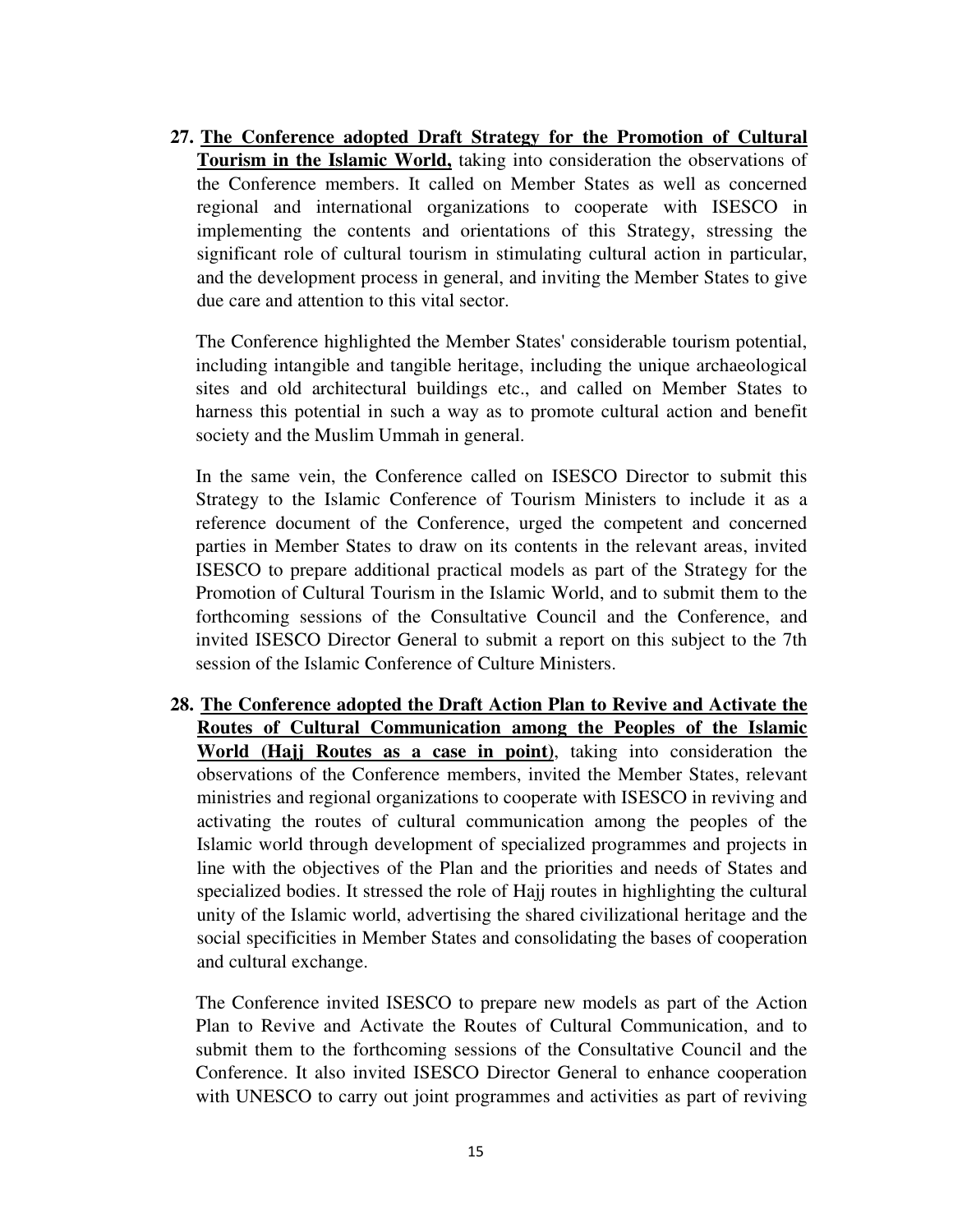and activating the routes of cultural communication among peoples and to place this item on the agenda of the forthcoming session of the Conference.

**29. The Conference elected the members of the Consultative Council for Implementing the Cultural Strategy for the Islamic World, according to the composition adopted in the relevant resolution, for a two-year term renewable only once.**

The Conference invited the Member States to nominate their representatives to the Council.

- **30. The Conference reaffirmed the competence of ISESCO to hold the Islamic Conference of Culture Ministers on a regular basis.** The Meeting agreed that all forthcoming sessions of the Islamic Conference of the Culture Ministers organized by ISESCO be convened in full coordination with the General Secretariat of the Organization of the Islamic Conference as provided in the relevant resolutions. The Conference also welcomed the invitation of the People's Democratic Republic of Algeria to host the 7th Session of the Islamic Conference of Culture Ministers in Tlemcen, on the occasion of its selection as the 2011 Islamic Culture Capital for the Arab region, and invited ISESCO to take the necessary measures in this connection, in coordination with the host country and the General Secretariat of the OIC.
	- **31.** At the close of its proceedings, the Members of the Conference expressed their thanks and appreciation to the President, government and people of the Republic of Azerbaijan for hosting this conference and for the generous facilitations offered by the Azeri Ministry of Culture and Tourism, which contributed to the success of the Conference. It also decided to address a message of thanks and gratitude to His Excellency Mr Ilham Aliyev, the President of the Republic of Azerbaijan.
	- **32.** The Conference decided at the start of the closing session to adopt the Draft Final Communiqué. The floor was then given to H.E. Ambassador Moez Boukhari, OIC Assistant Secretary General for Science and Technology, to congratulate participants and organizing parties on the results achieved. For his part, H.E. Dr Abdulaziz Othman Altwaijri, ISESCO Director General, praised H.E. Mr Ilham Aliyev, President of Azerbaijan, for being such a generous patron of the Conference. He went on to thank and commend H.E. the OIC Secretary General and the participating delegations. He also expressed satisfaction at the Conference's positive outcome.

The Conference closed with H.E. Dr Aboulfaz Garayev, Azerbaijan's Culture and Tourism Minister, expressing pride for hosting the Conference in the Republic of Azerbaijan, and appreciation to ISESCO Director General and